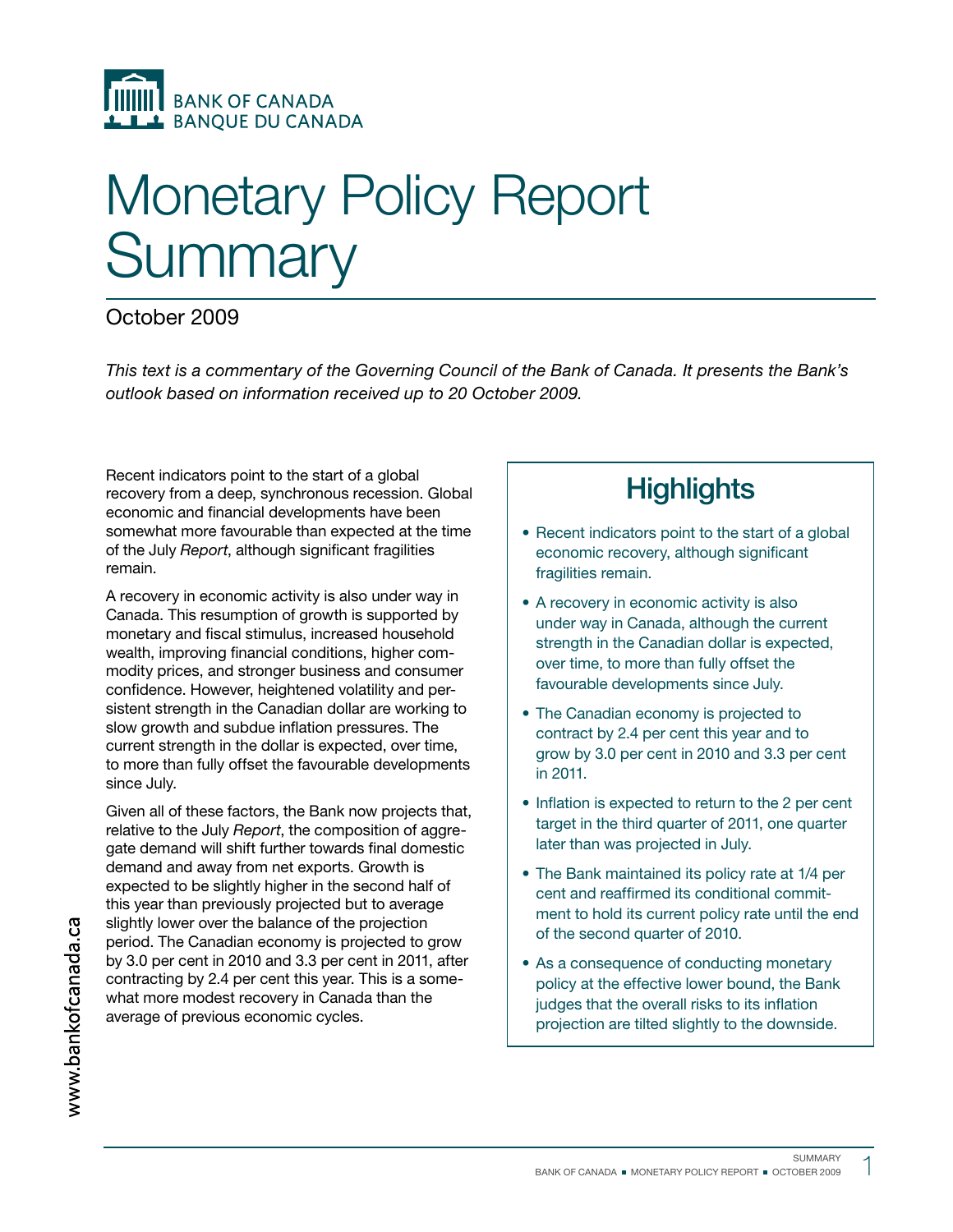The Bank now expects that the output gap will be closed in the third quarter of 2011, one quarter later than it had projected in July. Correspondingly, inflation is also expected to return to the 2 per cent target in the third quarter of 2011, one quarter later than in July's projection.

The risks to the outlook remain elevated, although they have diminished somewhat since the July Report, with accumulating evidence of a recovery in the global and Canadian economies.

The main upside risks to inflation relate to the possibility of a stronger-than-anticipated recovery in the global economy. A stronger global recovery would be transmitted to Canada via trade, financial,

confidence, and commodity-price channels. There is also the risk that Canadian domestic demand could be more robust and have a more sustained momentum than projected.

On the downside, a stronger-than-assumed Canadian dollar, driven by global portfolio movements out of U.S.-dollar assets, could act as a significant further drag on growth and put additional downward pressure on inflation. Another important downside risk is that the global recovery could be even more protracted than projected if self-sustaining growth in private demand, which will be required for a solid recovery, takes longer than expected to materialize.

|                      | Share of real<br>global GDP <sup>a</sup> | Projected growth (per cent) <sup>b</sup> |                 |          |          |  |  |  |  |
|----------------------|------------------------------------------|------------------------------------------|-----------------|----------|----------|--|--|--|--|
|                      | (per cent)                               | 2008                                     | 2009            | 2010     | 2011     |  |  |  |  |
| <b>United States</b> | 21                                       | 0.4(1.1)                                 | $-2.5$ $(-2.4)$ | 1.8(1.4) | 3.8(3.4) |  |  |  |  |
| Euro area            | 16                                       | 0.5(0.6)                                 | $-3.9(-4.4)$    | 0.9(0.7) | 2.4(2.4) |  |  |  |  |
| Japan                | 7                                        | $-0.7$ $(-0.7)$                          | $-5.7$ $(-6.0)$ | 1.7(1.9) | 2.5(2.8) |  |  |  |  |
| China                | 11                                       | 9.1 (9.1)                                | 8.1(7.8)        | 8.9(8.3) | 8.9(9.6) |  |  |  |  |
| Rest of the world    | 45                                       | 3.9(3.9)                                 | $-2.1$ $(-2.1)$ | 3.3(1.9) | 3.7(3.5) |  |  |  |  |
| <b>World</b>         | 100                                      | 2.9(3.0)                                 | $-1.6$ $(-1.7)$ | 3.1(2.3) | 4.0(3.9) |  |  |  |  |

### Projection for global economic growth

a. GDP shares are based on IMF estimates of the purchasing-power-parity (PPP) valuation of country GDPs for 2007. Source: IMF, WEO, April 2009.

b. Numbers in parentheses are projections used for the July 2009 Monetary Policy Report.

Source: Bank of Canada

#### Summary of the base-case projection<sup>a</sup>

|                                                                | 2008               | 2009               |                    |                    | 2010               |                |              | 2011         |              |              |              |                |              |
|----------------------------------------------------------------|--------------------|--------------------|--------------------|--------------------|--------------------|----------------|--------------|--------------|--------------|--------------|--------------|----------------|--------------|
|                                                                | <b>Q4</b>          | Q <sub>1</sub>     | 02                 | Q <sub>3</sub>     | 04                 | Q <sub>1</sub> | <b>Q2</b>    | Q3           | 04           | 01           | 02           | Q <sub>3</sub> | Q4           |
| <b>Real GDP</b><br>(quarter-over-quarter<br>percentage change) | $-3.7$<br>$(-3.7)$ | $-6.1$<br>$(-5.4)$ | $-3.4$<br>(-3.5)   | 2.0<br>(1.3)       | 3.3<br>(3.0)       | 3.8<br>(4.0)   | 3.8<br>(4.0) | 3.7<br>(3.8) | 3.5<br>(3.8) | 3.3<br>(3.8) | 3.3<br>(3.3) | 2.8<br>(2.8)   | 2.5<br>(2.8) |
| <b>Real GDP</b><br>(vear-over-vear<br>percentage change)       | $-1.0$<br>$(-1.0)$ | $-2.3$<br>$(-2.1)$ | $-3.2$<br>$(-3.1)$ | $-2.8$<br>$(-2.9)$ | $-1.1$<br>$(-1.2)$ | 1.4<br>(1.2)   | 3.2<br>(3.1) | 3.6<br>(3.7) | 3.6<br>(3.9) | 3.5<br>(3.8) | 3.4<br>(3.7) | 3.2<br>(3.4)   | 3.0<br>(3.2) |
| <b>Core inflation</b><br>(vear-over-year<br>percentage change) | 2.2<br>(2.2)       | 2.0<br>(2.0)       | 1.9<br>(1.9)       | 1.7<br>(1.6)       | 1.4<br>(1.4)       | 1.4<br>(1.4)   | 1.5<br>(1.6) | 1.5<br>(1.6) | 1.7<br>(1.7) | 1.8<br>(1.9) | 1.9<br>(2.0) | 2.0<br>(2.0)   | 2.0<br>(2.0) |
| <b>Total CPI</b><br>(year-over-year)<br>percentage change)     | 2.0<br>(2.0)       | 1.2<br>(1.2)       | 0.1<br>(0.1)       | $-0.9$<br>$(-0.7)$ | 1.0<br>(1.2)       | 1.4<br>(1.4)   | 1.4<br>(1.4) | 1.3<br>(1.3) | 1.6<br>(1.7) | 1.8<br>(1.8) | 1.9<br>(2.0) | 2.0<br>(2.0)   | 2.0<br>(2.0) |
| <b>WTIb</b><br>(level)                                         | 58<br>(58)         | 43<br>(43)         | 60<br>(60)         | 68<br>(62)         | 73<br>(64)         | 75<br>(67)     | 76<br>(68)   | 77<br>(69)   | 78<br>(70)   | 79<br>(71)   | 80<br>(72)   | 80<br>(73)     | 81<br>(74)   |

a. Figures in parentheses are from the base-case projection in the July Monetary Policy Report.

b. Assumptions for the price of West Texas Intermediate crude oil (US\$ per barrel), based on an average of futures contracts over the two weeks ending 16 October 2009.